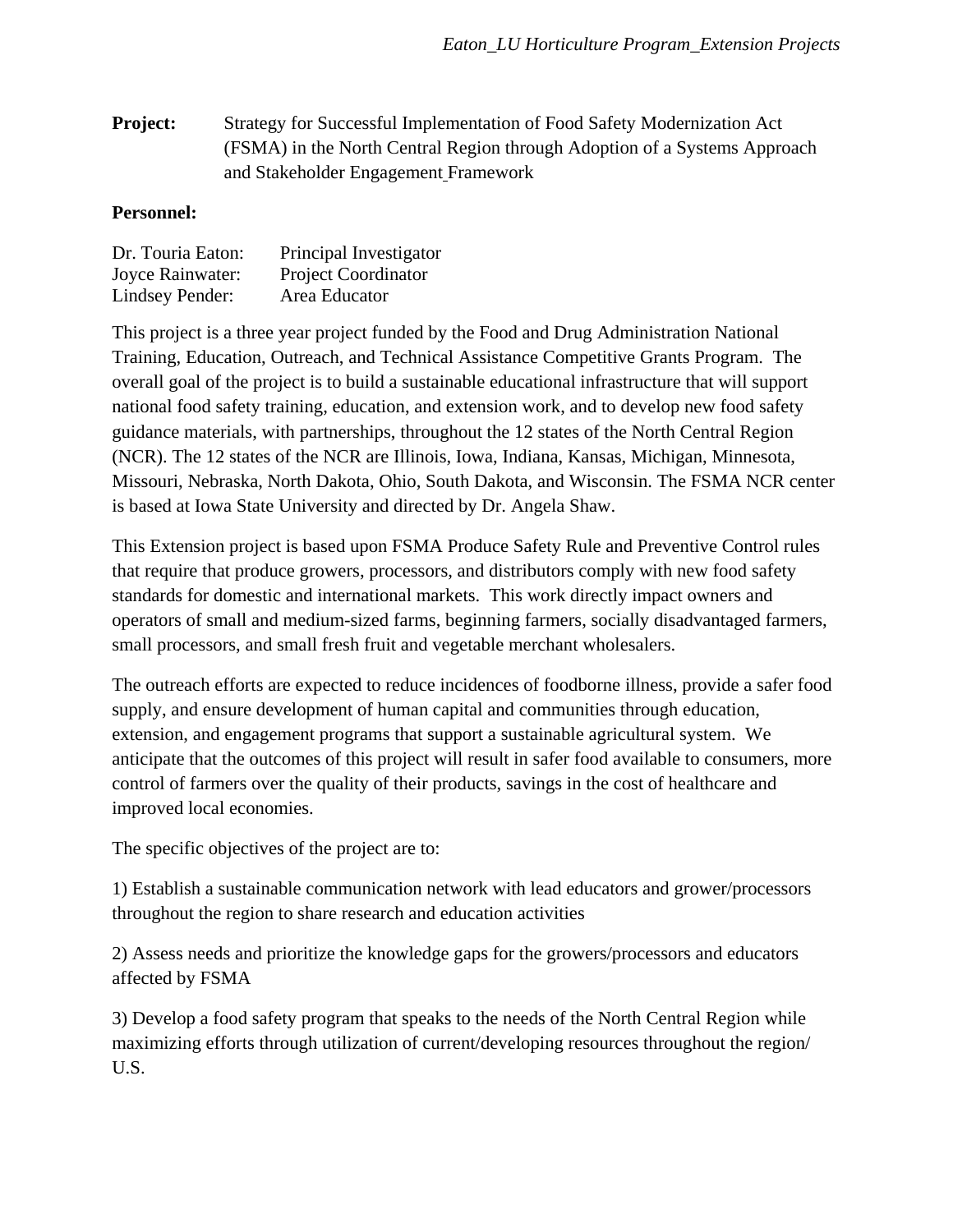4) Develop an educated team that is able to assist growers/processors within their states on how to comply with FSMA rules, and

5) Document and evaluate

## **Deliverables:**

**Year 1: 2/20/16 - 2/28/17** 

o **Objective 1:** Assist in the identification of stakeholders affected by FSMA and educators that will be providing education to this group. Assist with the location of databases and list serve to access those affected by FSMA. Learn how to utilize the website interface from ISU.

o **Objective 2:** Assist with the dissemination of the needs assessment survey and provide feedback on the needs assessment.Assist with the identification of current curriculum within my state or region that speak to the needs of the growers and provide feedback on the priority report provided by Dr. Shaw.

o **Objective 3 (begin):** Assist with the establishment of priority materials to be developed. Provide feedback on the developed food safety curriculum for growers and processors as it relates to my state.

## **Year 2: 3/1/17 - 2/28/18**

o **Objective 2 (cont.):** Continue to communicate the needs of my state with FSMA compliance.Continue to make the core team aware of newly developed FSMA materials that met the needs of the North Central Region.

o **Objective 3 (cont.):** Continue to provide feedback on the developed food safety curriculum as it relates to my state.

o **Objective 4:** Provide feedback on the developed food safety curriculum for the educators and suggest new materials that require development. Ensure that the educators of the food safety are connected with this project.

o **Objective 5:** Assist with the identification of Preventive Control and food safety trainings that can benefit from the developed curriculum for the grower/processors and educators within my state. Assist with obtaining the demographic information of those that have utilized the developed curriculum to monitor the impact (food safety behavior, knowledge, and attitude) of the curriculum within my state.

o **Objective 6:** Assist with the dissemination of the Objective 4 and 5 outcomes as it becomes available throughout my state.

## **Year 3: 3/1/18 - 2/28/19**

o **Objective 5 (cont.):** Continue to assist with identification of trainings that can benefit from this curriculum and assist with monitoring short and medium term impacts within my state.